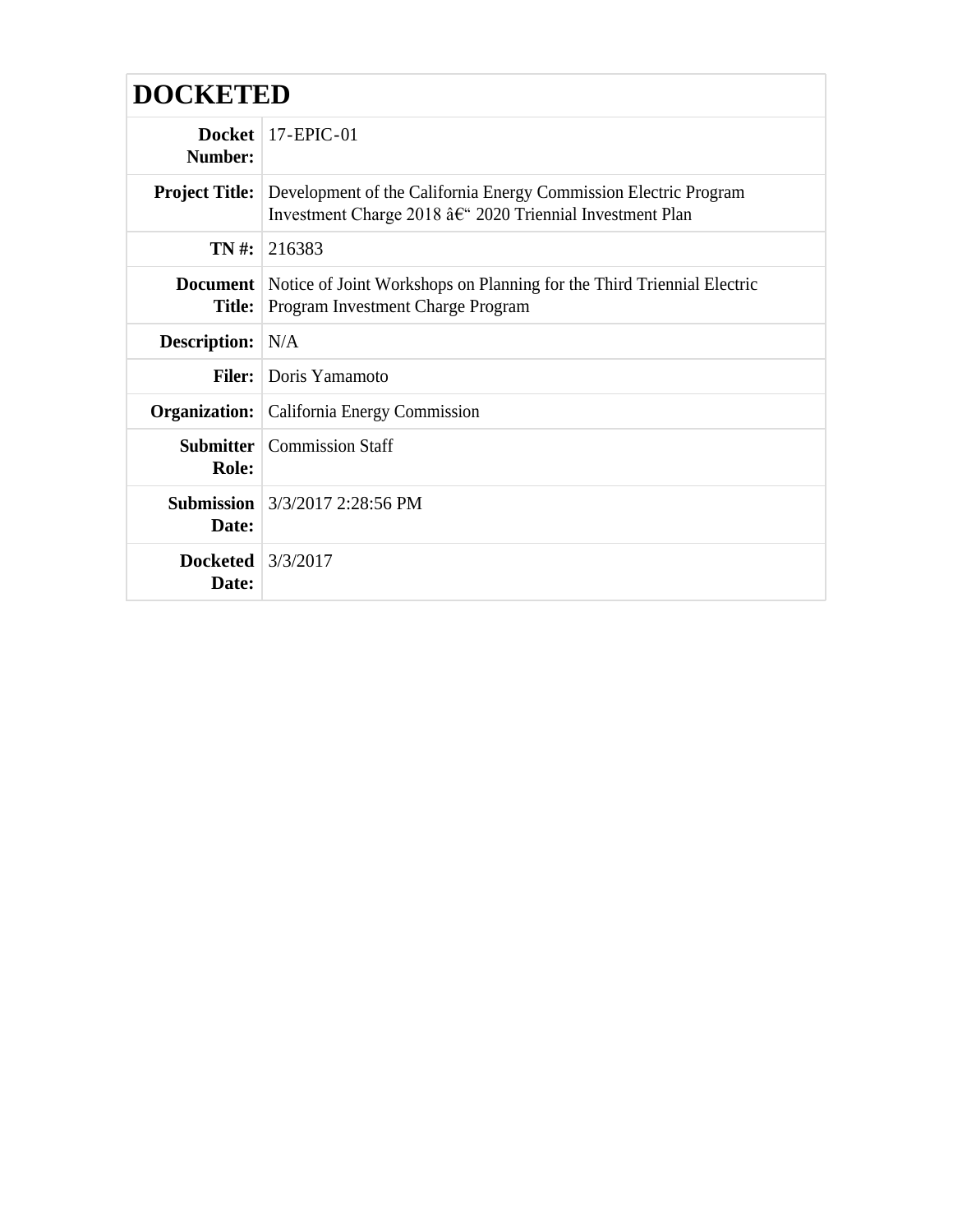

In the matter of:

Electric Program Investment Charge 2018 – 2020 Triennial Investment Plan

\_\_\_\_\_\_\_\_\_\_\_\_\_\_\_\_\_\_\_\_\_\_\_\_\_\_\_\_\_\_\_\_\_\_\_

Docket No. 17-EPIC-01

STAFF WORKSHOP RE: Research Grant Funding

# **Notice of Joint Workshops on Planning for the Third Triennial Electric Program Investment Charge (EPIC) Program**

) ) ) ) )

California Energy Commission staff, Pacific Gas and Electric Company (PG&E), Southern California Edison Company (SCE), and San Diego Gas & Electric Company (SDG&E), collectively referred to as Electric Program Investment Charge (EPIC) Administrators, will conduct three workshops to obtain stakeholder feedback on the proposed plans for the upcoming 2018-2020 EPIC Program Investment Plan. These workshops contribute to ongoing coordination and understanding among administrators, stakeholders, interested parties, and the California Public Utilities Commission (CPUC), while also raising awareness and visibility of EPIC investments and promoting EPIC program transparency. Commissioners from the Energy Commission and CPUC may also be in attendance.

### **Thursday, March 9, 2017**

9:00 a.m. – 12:00 p.m. PACIFIC GAS AND ELECTRIC COMPANY Pacific Energy Center 851 Howard Street, San Francisco, CA 94013

### **Tuesday, March 14, 2017**

9:00 a.m. – 4:00 p.m. CALIFORNIA ENERGY COMMISSION 1516 Ninth Street, First Floor Art Rosenfeld Hearing Room Sacramento, CA 95814

### **Friday, March 24, 2017**

9:00 a.m. – 12:00 p.m. SOUTHERN CALIFORNIA EDISON 14799 Chestnut Street, Conference Room 110K Westminster, CA 92683

All Locations are Wheelchair Accessible

Remote Access Available by Computer or Phone via WebEx™ (Instructions below)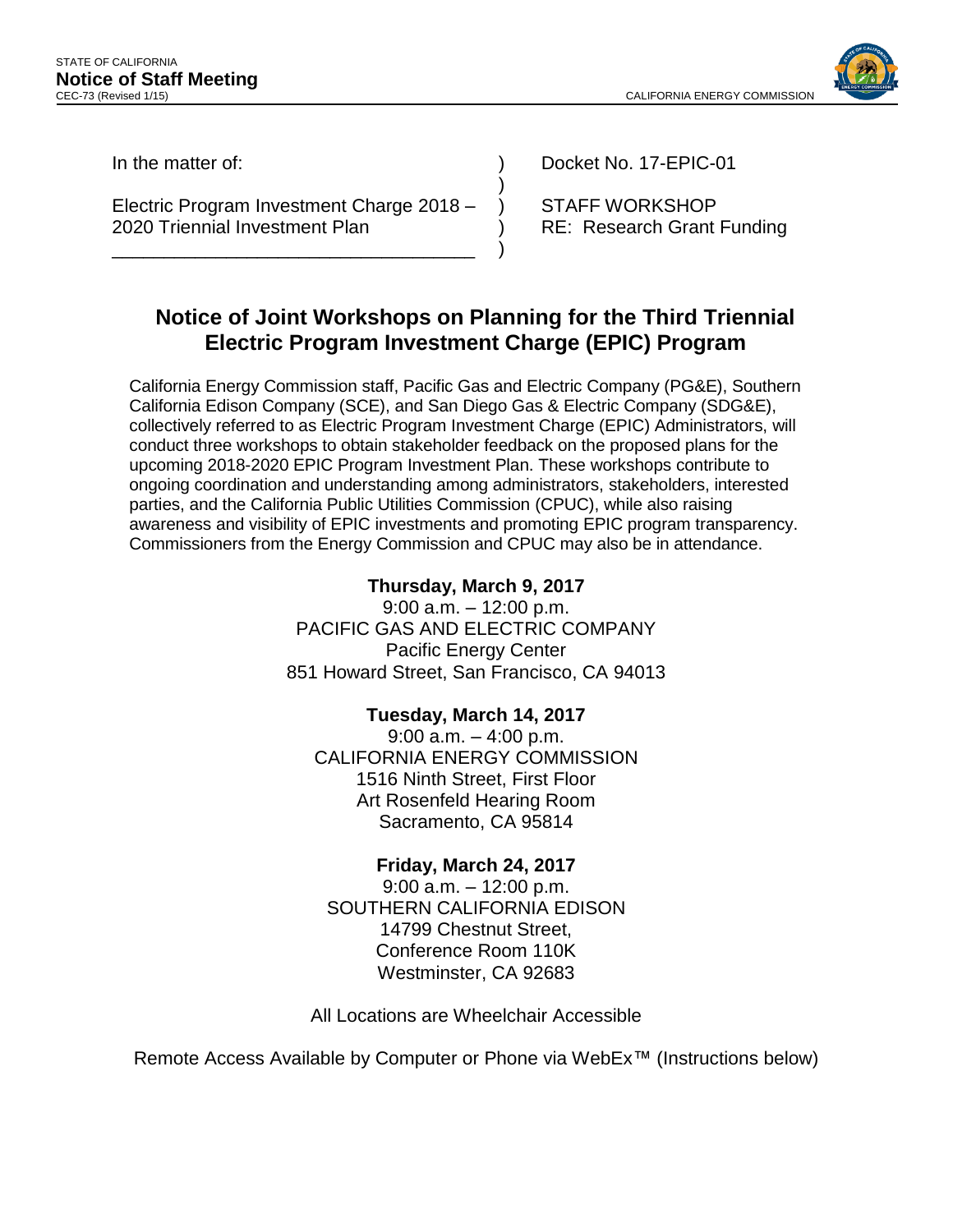## **Background**

In Decision (D.) 12-05-037, the CPUC requested that the four EPIC Administrators consult with interested stakeholders no less than twice a year, both during the development of each investment plan and during execution of each investment plan. These workshops serve as the input process for interested stakeholders for the upcoming 2018-2020 EPIC Investment Plan.

# **Agenda**

For the utility hosted workshops on March 9 and March 24, PG&E, SCE, and SDG&E staff plans to provide a portfolio overview and discuss draft funding initiatives for their respective 2018 – 2020 EPIC Triennial Investment Plans. A public comment period will follow the presentations at both workshops.

For the Energy Commission hosted workshop on March 14, Energy Commission staff plan to discuss draft funding initiatives for the Energy Commission's 2018 – 2020 EPIC Triennial Investment Plan, followed by a public comment period.

# **Public Comment**

**Oral comments:** Informal oral comments will be accepted in person at all workshops. Comments may be limited to three minutes per speaker. Any comments may become part of the plan development.

**Energy Commission written comments:** Written comments should be submitted to the Energy Commission's Dockets Unit by **5:00 p.m. on March 20, 2017.** 

For the Joint Workshops on Planning for the Third Triennial Electric Program Investment Charge (EPIC) Program, the Energy Commission is using an electronic commenting system. Visit our website at: <https://efiling.energy.ca.gov/Ecomment/Ecomment.aspx?docketnumber=17-EPIC-01> to add comments to the 17-EPIC-01 EPIC docket.

Please enter your contact information and comment title. You may include comments in the box titled "Comment Text" or attach a file with your comments. Attached comments must be in a Microsoft® Word (.doc, .docx) or Adobe® Acrobat® (.pdf) formatted file.

The Energy Commission encourages use of its electronic commenting system, but written comments may also be submitted by e-mailing them to the Dockets Office, or by U.S. Mail to:

California Energy Commission Dockets Office, MS-4 Re: Docket No. 17-EPIC-01 1516 Ninth Street Sacramento, CA 95814-5512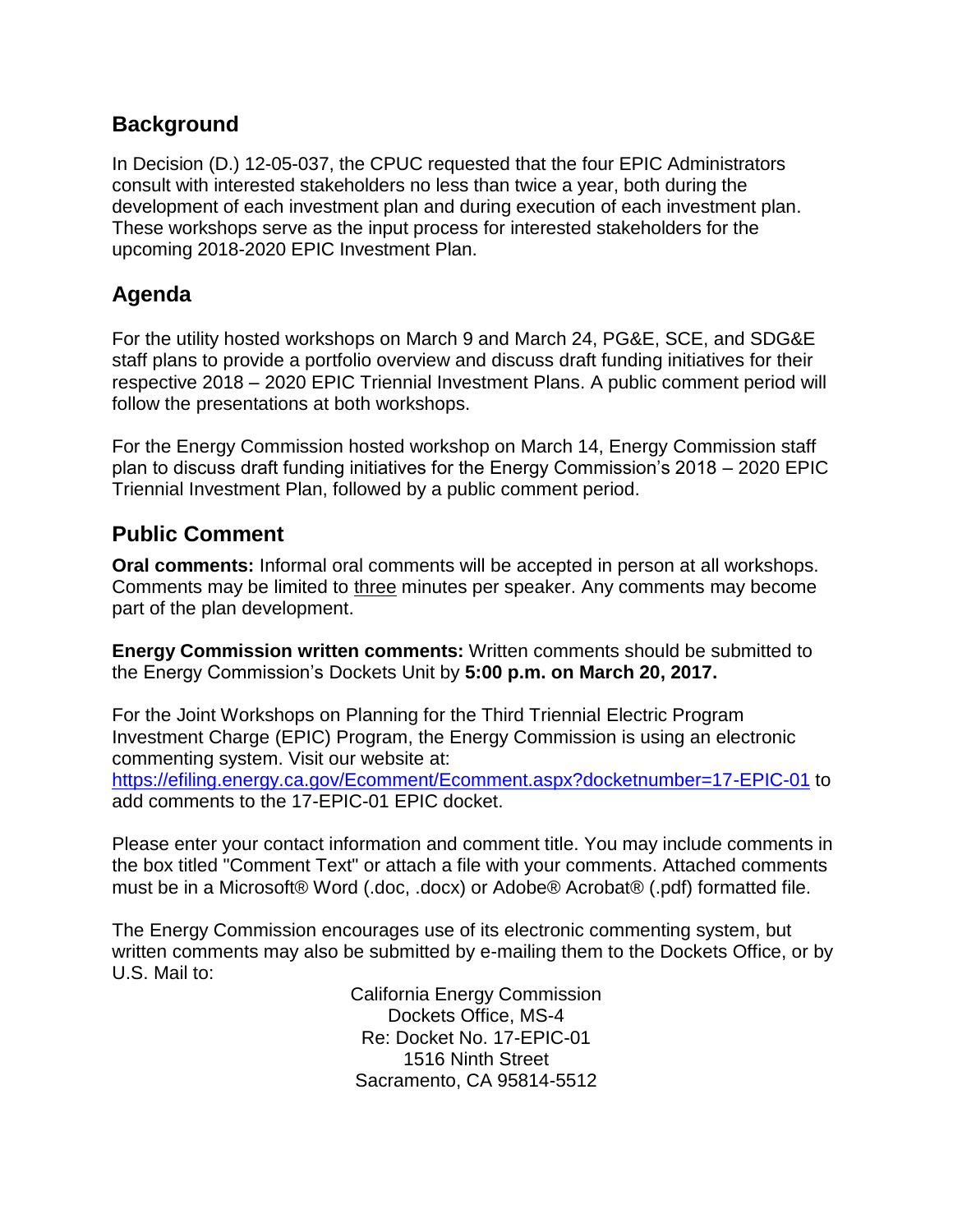If you choose not to use the electronic filing system, please include the appropriate docket number on any e-mailed or written comments. Comments may be e-mailed to [docket@energy.ca.gov](file:///C:/Users/ang/AppData/Local/Microsoft/Windows/Temporary%20Internet%20Files/Content.Outlook/AppData/Local/Microsoft/Windows/Temporary%20Internet%20Files/Content.Outlook/AppData/Local/Microsoft/Windows/Temporary%20Internet%20Files/Content.Outlook/1XRDE1U6/docket@energy.ca.gov)

Please note that your electronic, e-mailed, written and oral comments, attachments, and associated contact information (for example, address, phone, and e-mail) become part of the viewable public record. Additionally, this information may become available via Google, Yahoo, and other search engines.

## **Public Adviser and Other Commission Contacts**

The Energy Commission's Public Adviser's Office provides the public assistance in participating in Energy Commission proceedings. If you want information on how to participate in the Energy Commission's hosted workshop on March 14, please contact the Public Adviser, Alana Mathews, at [PublicAdviser@energy.ca.gov](mailto:PublicAdviser@energy.ca.gov) or (916) 654-4489, or toll-free at (800) 822-6228.

If you have a disability and require assistance to participate, please contact Poneh Jones at [poneh.jones@energy.ca.gov](mailto:poneh.jones@energy.ca.gov) or (916) 654-4425 at least five days in advance.

Media inquiries should be sent to the Media and Public Communications Office at [mediaoffice@energy.ca.gov](mailto:mediaoffice@energy.ca.gov) or (916) 654-4989.

Parties who have questions regarding the meetings should contact the following people identified below for each meeting.

| Agenda                     | When                   | Location                | <b>Contact</b>          |
|----------------------------|------------------------|-------------------------|-------------------------|
| <b>EPIC IOU Portfolio</b>  | Thurs., March 9, 2017  | PG&E                    | Julie Cerio,            |
| Overview, by PG&E,         | $9:00$ a.m. $-12$ p.m. | Pacific Energy Center   | julie.cerio@pge.com     |
| <b>SCE &amp; SDG&amp;E</b> | (approximate)          | 851 Howard St.,         |                         |
|                            |                        | San Francisco, CA 94013 |                         |
| <b>EPIC Energy</b>         | Tues. March 14, 2017   | California Energy       | Erik Stokes,            |
| Commission                 | $9:00$ a.m. $-4$ p.m.  | Commission              | Erik.Stokes@energy.ca.g |
| Portfolio Overview         | (approximate)          | 1516 Ninth Street       | <b>OV</b>               |
| by the California          |                        | Rosenfeld Hearing Room  |                         |
| <b>Energy Commission</b>   |                        | Sacramento, CA 95814    |                         |
| EPIC IOU Portfolio         | Friday, March 24, 2017 | <b>SCE</b>              | Ryan Blaney,            |
| Overview by PG&E,          | $9:00$ a.m. $-12$ p.m. | 14799 Chestnut St.      | Ryan.Blaney@sce.com     |
| SCE, & SDG&E               | (approximate)          | Conference Room 110K    |                         |
|                            |                        | Westminster, CA 92683   |                         |

# **Remote Attendance**

You may participate in all workshops through online remote attendance. Presentations will appear on your computer, and you may listen to audio via your computer or telephone. Please be aware that the workshops may be recorded.

The remote attendance instructions differ for each workshop, please review the information below carefully.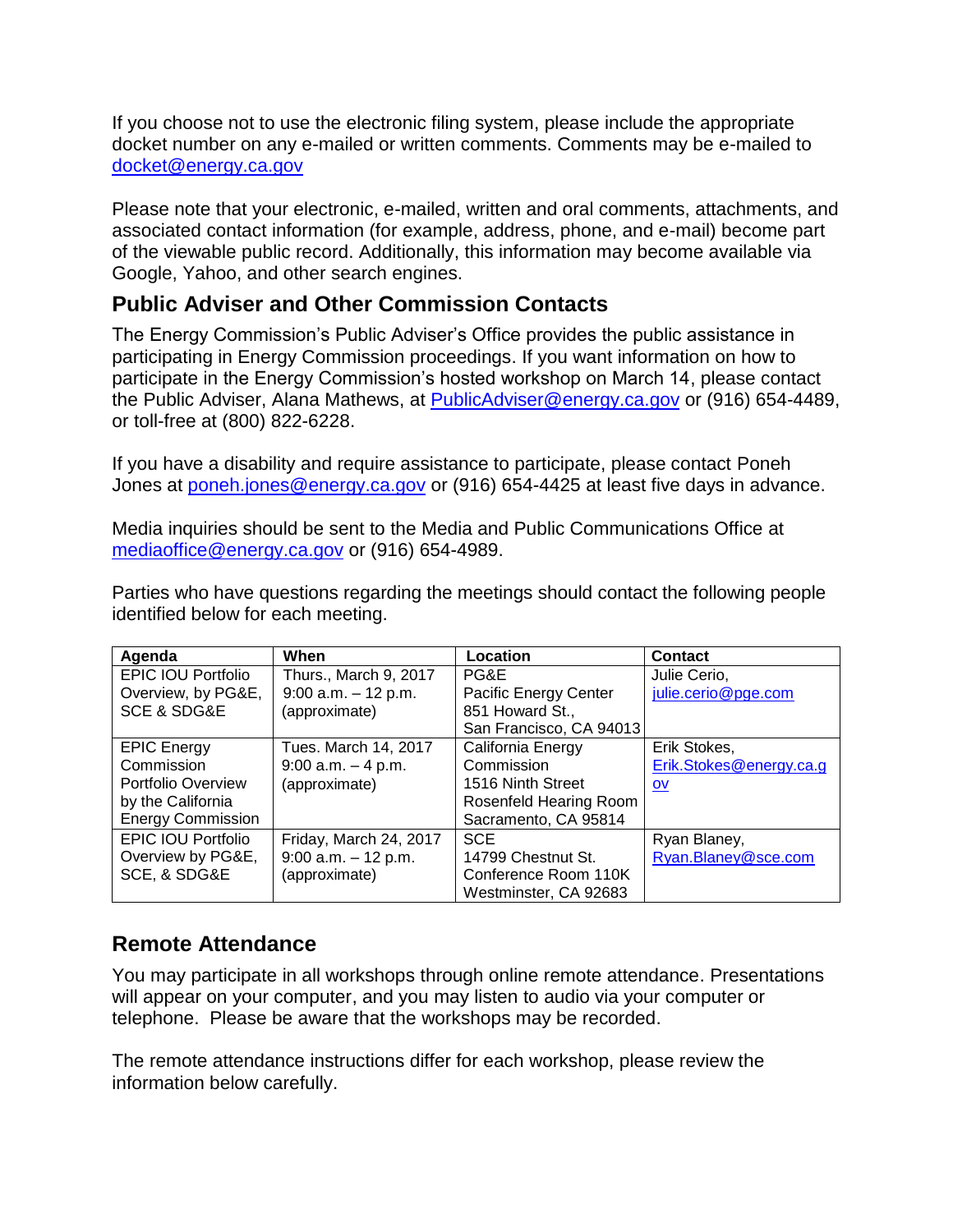### **March 9, 2017**

## **PG&E Hosted: EPIC IOU 2018-2020 Investment Plan Portfolio Overview by PG&E, SCE & SDG&E**

#### **Registration:**

Space is limited. Optional registration is requested. Please visit the PG&E-hosted EPIC Workshop registration page at [http://bit.ly/2kRGPvx.](http://bit.ly/2kRGPvx)

### **To join this meeting:**

VIA COMPUTER:

- Go to [https://pge.webex.com/pge/j.php?MTID=m33671282cd6f3a702d31e75b0bc168](https://pge.webex.com/pge/j.php?MTID=m33671282cd6f3a702d31e75b0bc168bd) [bd](https://pge.webex.com/pge/j.php?MTID=m33671282cd6f3a702d31e75b0bc168bd)
- When prompted, enter your name and email address.
- The "Join Conference" menu will offer you a choice of audio connections:
	- 1. To call into the meeting: Select "I will call in" and follow the on-screen directions or call-in directions below.
	- 2. To have WebEx call you: Enter your phone number and click "Call Me."

VIA TELEPHONE ONLY (no visual presentation):

- Call (866) 652-7690 (toll-free in the U.S. and Canada)
- When prompted, enter the conference code: 408 856 6098#
- For international callers, go to the following site to for international numbers: [https://www.tcconline.com/offSite/OffSiteController.jpf?cc=4088566098.](https://www.tcconline.com/offSite/OffSiteController.jpf?cc=4088566098)

If you have difficulty joining the meeting, please contact the WebEx Technical Support number at 800-374-1852.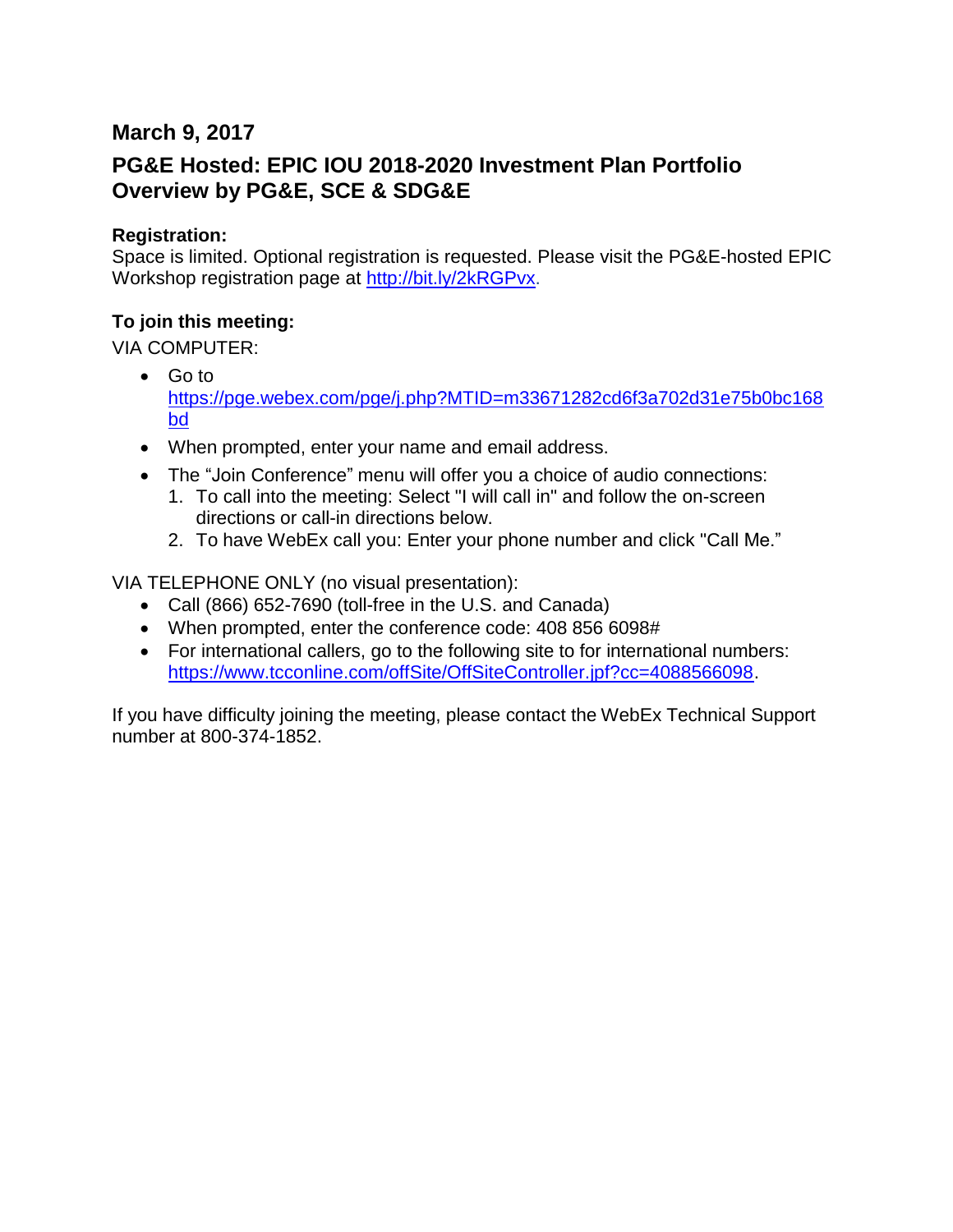# **March 14, 2017 Energy Commission Hosted: EPIC IOU 2018-2020 Investment Plan Portfolio Overview by the California Energy Commission**

### **Registration:**

Registration is not needed for this workshop

### **To join this meeting:**

VIA COMPUTER:

- Go to [https://energy.webex.com](https://energy.webex.com/) and enter the unique meeting number: **928 543 162**
- There is no meeting password for this workshop.
- Attendees signing in for this webinar will be asked a few brief questions as part of the Commission diversity survey and are encouraged to provide feedback.
- The "Join Conference" menu will offer you a choice of audio connections:
	- 1. To call into the meeting: Select "I will call in" and follow the on-screen directions.
	- 2. International Attendees: Click on the "Global call-in number" link.
	- 3. To have WebEx call you: Enter your phone number and click "Call Me."
	- 4. To listen over the computer: If you have a broadband connection, and a headset or a computer microphone and speakers, you may use VolP (Internet audio) by going to the Audio menu, clicking on "Use Computer Headset," then "Call Using Computer."

VIA TELEPHONE ONLY (no visual presentation):

- Call 1-866-469-3239 (toll-free in the U.S. and Canada).
- When prompted, enter the unique meeting number: **928 543 162**
- International callers may select their number from <https://energy.webex.com/energy/globalcallin.php>

### VIA MOBILE ACCESS:

- Access to WebEx meetings is available from your mobile device.
- To download an app, go to [www.webex.com/products/web](http://www.webex.com/products/web-conferencing/mobile.html)[conferencing/mobile.html.](http://www.webex.com/products/web-conferencing/mobile.html)

If you have difficulty joining the meeting, please call the WebEx Technical Support number at 1-866-229-3239.